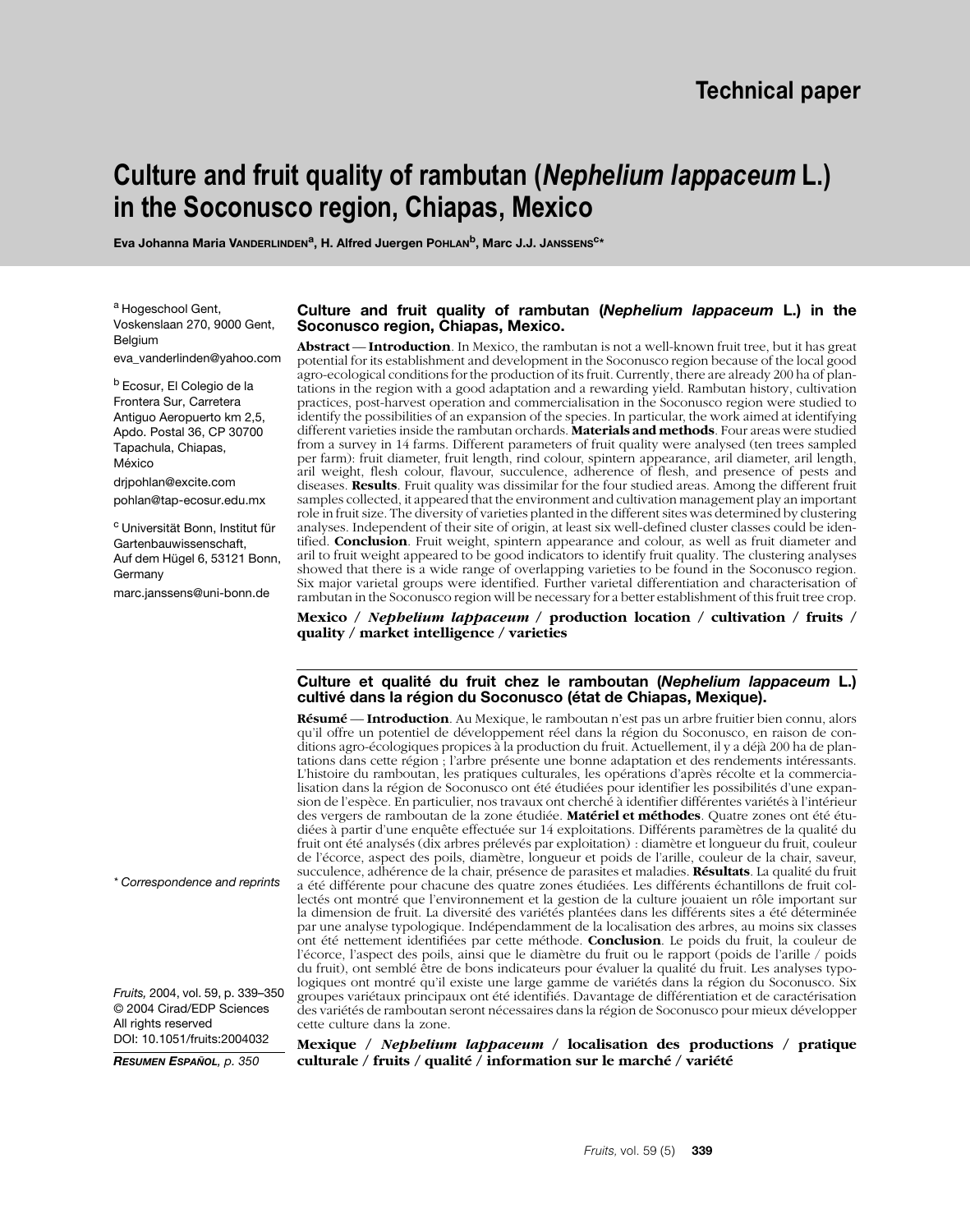# **1. Introduction**

The rambutan (*Nephelium lappaceum* L.), which belongs to the family of the Sapindaceae, is an exotic fruit tree native to the Malaysian-Indonesian region [1]. It prefers areas with high humidity and low evaporation rates. Although the fruit is not well known in Middle America and Mexico, the tree has great potential for establishment and development in this zone because of the good agro-ecological conditions for its cultivation.

The highly appreciated fruit is quoted at attractive prices on the national and international markets. Nevertheless, the Soconusco region growers are still hesitating to produce and commercialise this fruit, first in Mexico and later on the international market. The main problems for commercialising are the irregular fruit quality, the lack of information about sustainable cultivation practice and international market standards [2], the lack of post-harvest treatments, the implementation of international sanitary standards and the presence of big competitors in Southeast Asia. Consequently, in our study, we analysed the rambutan cultivation context in the Soconusco region, then we compared the fruit quality from fruit harvested in different cultivated areas, and we attempted to identify the number of currently grown varieties.

# **1.1. Rambutan in Mexico and Soconusco region**

The rambutan has a short history in Latin America, being introduced into Mexico last century, somewhere in the fifties or sixties. Currently, there are approximately 200 ha of rambutan plantations in the Soconusco region (Mexico), with a good adaptation and a rewarding yield [3, 4].

Three different stories describe the introduction of the rambutan into Mexico. Pérez and Pohlan [4] reported that the rambutan was introduced into Mexico in the fifties. Gutiérrez (pers. commun.) emphasises that the first rambutan plants were brought to Mexico by Patiño in 1968. On the other hand, Quilantán (pers. commun.) maintains that the cultivation of rambutan was introduced into

Mexico in 1976 via the port of Veracruz al Palmar, which is an experimental quarantine field. After that, it was displaced to the experimental field Rosario Izapa (INIFAP), situated in Tapachula (Chiapas state), where the plantation was established with seedling material. These seeds were selected on the most productive trees of the collection that were introduced in the seventies from Malaysia. Due to sexual propagation, the trees represent a great genetic heterogeneity. Rambutan is a dioecious crop (about 50% of all plants are male). Pronounced phenotypic differences are to be found among plants, this being expressed among other ways by a prolonged bloom of the plantation and a high variability in the colouring of the ripe fruits (red, yellow and green). The INIFAP will develop a second plantation in the upcoming years, yet with grafted material. In this case, a genetic uniformity of the plantation will be reached, with smaller trees, and the presence of non-productive trees (males) will be excluded [2]. Also, in the field Rosario Izapa, the original Malaysian material disappeared, so that only Quilantán still has three producing trees from the original material.

For almost 20 years, the demonstration garden of rambutan in the experimental Rosario Izapa field was a rather decorative garden. Investigations were minimal, as the technicians of this field concentrated on the other crops that were developing at that moment, while the rambutan garden was left unattended. A day labourer of this agricultural field discovered the exquisite flavour of the fruit and found seedlings under the trees. He decided to grow rambutan in the patio of his house. In this manner, he propagated and expanded the rambutan to nearly all the geography of the municipalities of Tuxtla Chico and Cacahoatán, as those municipalities were the place of residence of the agricultural day labourers.

In 1999, rambutan cultivation was still limited in Chiapas state. Hardly 1000 trees reached production in backyard orchards, and 50 ha existed in commercial orchards [4]. Currently, no commercial plantations exist in Veracruz. In 1999, there were trees, originating from Chiapas state, planted in Tabasco, Oaxaca, Guerrero and Campeche, but all on a small scale [5].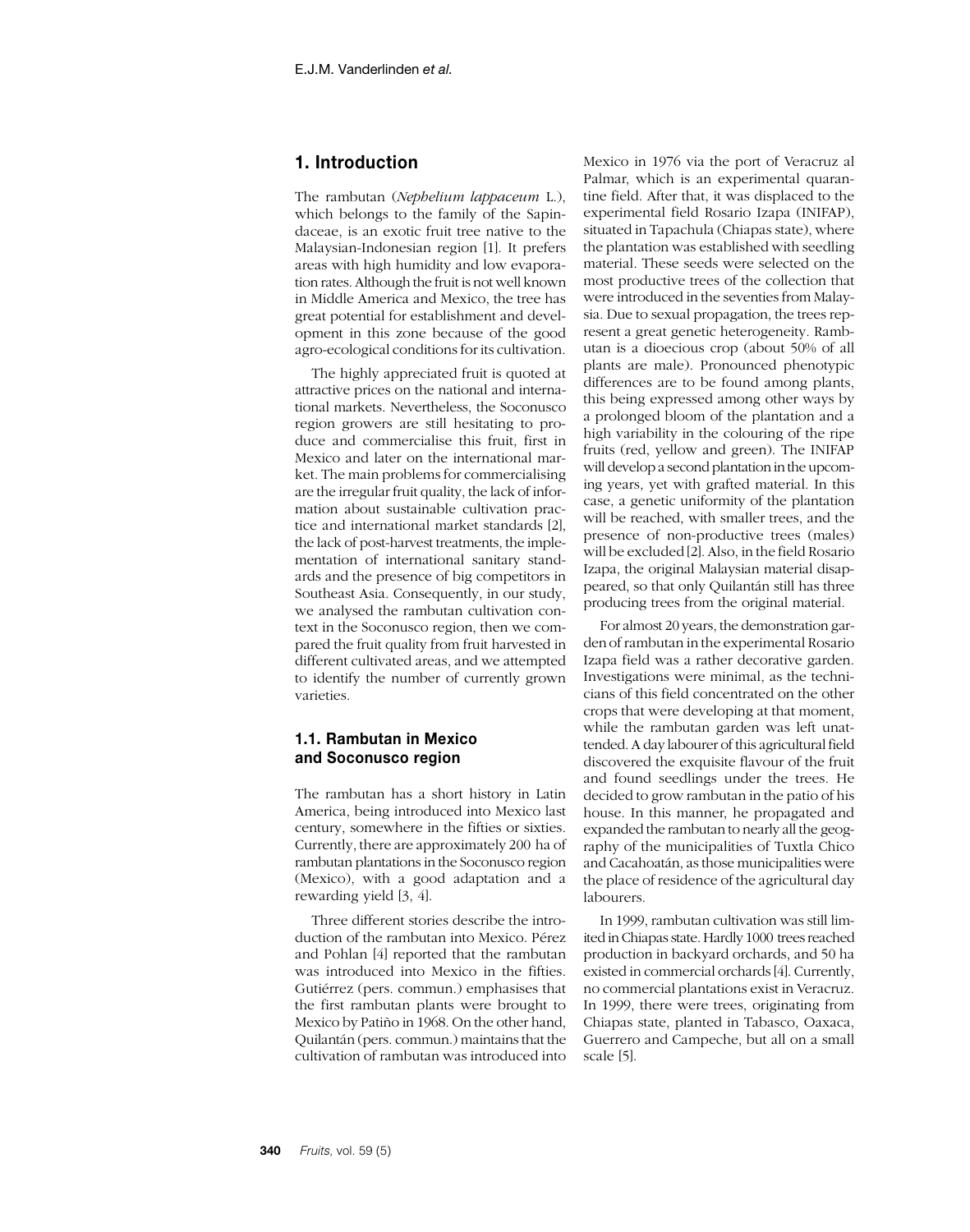Today, the most famous rambutan area in Chiapas state and Mexico is Cacahoatán, which is situated at lat. 14° 59' N and long. 92° 10' W, at an altitude of about 480 m asl [6]. In this area, rambutan has been disseminated from family orchards and different commercial orchards. The San Alberto farm, near Cacahoatán, is found at an altitude of 600 m asl and was primarily dedicated to robusta coffee (*Coffea canephora*). Today, this farm, with a total area of 42 ha, is demonstrating the transformation of coffee areas by rambutan mixed with robusta coffee. In the beginning, rambutan trees were used as shade trees for the coffee. This project was started in 1990, as the coffee prices were decreasing and the producers looked for new sources of income. According to an owner of 22 trees of 12 years of age, there are eight varieties in his orchard. In 2001, he got a total yield of 2 500 kg. A grower neighbour has about 100 trees, which gave a rambutan production of about 4 500 kg. He is experimenting with different grafts and is searching for the tree with "ideal fruits", which have to be orange-red, weigh (50 to 55) g and have a sugar content of 25° Brix. The farm Santa Rita has 70 trees of which 45 are in production. The trees are 6–7 years old and each tree is said to produce 100 kg a year. One of the rambutan growers has three rambutan trees directly introduced from Asia. They were 7–8 years old, propagated by bud grafting and each produce about 100 kg a year [7]. This owner is probably the only one in the Soconusco region with original material.

The municipality of Metapa de Domínguez (lat. 14° 50' N, long. 92° 11' W and average alt. 100 m asl [6]) harbours the farm "El Herradero", which covers more than 30 ha, of which 7 ha are used for the cultivation of rambutan. This area is divided into three lots. Before rambutan was cultivated, the land was cropped with annual crops such as sorghum. One hundred rambutan trees were first planted in 1997, then another 200 trees were planted in 1998 and 300 more in 1999. On this date, the first rambutan fruits were harvested (500 kg). In 2000, the harvest was already 3 500 kg, and another 300 trees were planted, then 400 more trees in 2001. At this time, the farm harvested a total yield of 8 500 kg. In 2002, 50 new trees were

planted and the productivity was estimated at a total of 21 000 kg, which means  $3t$  tha<sup>-1</sup>. In those six years, 1 350 trees were planted on 7 ha, which means a density of approximately 200 trees per ha. About 12 trees were replaced, because they did not bear fruits.

In a Huehuetán station (lat. 15° 01' N, 92° 23' W, alt. 50 m asl [6]), there is "Chinita", another significant rambutan farm with a total area of 12 ha, of which 10 ha are for the cultivation of rambutan. On this area, 3 000 rambutan trees were planted between 1997 and 2001 at a density of 300 trees  $ha^{-1}$ . In 2001, the total production was  $3$  t·ha<sup>-1</sup>. In 2002, the production had already increased to a very satisfactory  $7$  t·ha<sup>-1</sup>. Before rambutan was planted, this farm was cropped with plantains (*Musa* sp.). In the first 3 years of rambutan growth, the area was intercropped with plantain to get more profit out of the land. As the rambutan trees are bigger now, all banana plants will be removed. Nonproductive rambutan trees are marked and will be removed if they do not give a satisfying yield over 2 years (R. Ho, pers. commun.)

#### **1.2. Rambutan cultivation practices**

The growing methods for rambutan cropping have not been well studied under local conditions; however, the selection of certificated vegetative propagated planting material, irrigation facilities, the correct pruning method and adequate harvest and post-harvest activities will determine the success of a rambutan orchard.

It is well known that vegetative propagation is the only way to guarantee that all trees will be productive, that the fruit quality will be maintained and that the fruit set will come fast [1, 8]. Bud grafting is the most adequate propagation method for rambutan. Nevertheless, in Mexico, rambutan cultivars are not yet propagated vegetatively. Therefore, investigation focuses on determining the quality of the fruit and the trees that are already in production, and identifying trees with the quality standards of the international market. Vegetative propagation will be done in this way to assure commercialisation in export markets [4]. All material which is propagated today in Mexico came from national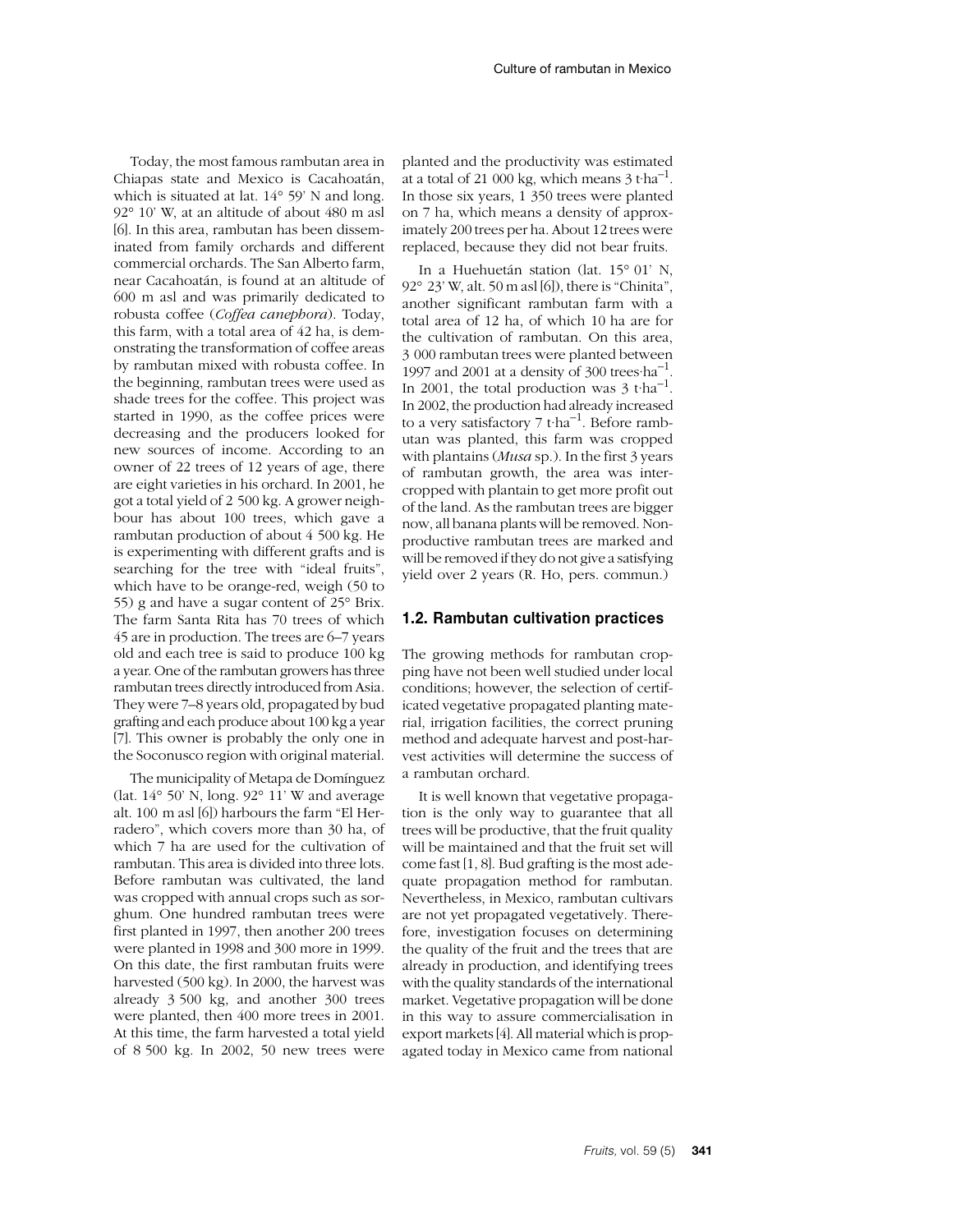nurseries without quality certification. This situation needs to change urgently. It is necessary to select the best rootstocks and to investigate the compatibility between the rootstock and the grafting materials. Consequently, the genetic variability in the Mexican orchards is high, and many producing trees bear fruit of inferior quality. On the other hand, the demand for quality plants is high.

In the Soconusco region, rainfall is generally adequate for rambutan cultivation, but occasionally, short dry periods exist during the blossom and fruit development phases. This situation, therefore, requires some form of irrigation. The owners of the orchards analysed recognise this and irrigate the trees by mobile water tank (in Metapa), temporary inundation (in Huehuetán) or mobile sprinklers (in Cacahoatán). Some projects for sprinkler irrigation will be started. This is essential for the production of large fruits, which are the basis for profitable commercialisation.

The planting system, tree habits and pruning activities normally form an integrated system in rambutan orchards. In the Soconusco, all these draw on empiric knowledge and personal experience. Those are the reasons for the heterogeneity of the orchards and the great difference in management practices. In Metapa, all branches lower than 20 cm from the ground are pruned. Fruited panicles are cut away after harvest to encourage growth of vigorous and fruit-bearing branches for the next harvest. In Huehuetán, growers use top pruning. Broken or diseased branches as well as off-season fruited bunches are removed. All low-hanging branches are cut away up to 50 cm from the ground. In Cacahoatán, farmers cut the bunch away during harvest. If this is not done, no new leaves or fruiting branches will grow. After harvest, trees are normally pruned to form an opencentred canopy.

Harvesting criteria, such as maturity indices, colour and fruit size, were used. The harvesting and post-harvesting techniques are problematic. Some farmers do not accept the need for harvesting schedules, selective harvest and fruit picking by shears. Only in Huehuetán, and in a few orchards in Cacahoatán, do they use string shears with long poles.

# **1.3. Post-harvest operation and commercialisation**

Immediately after harvesting, fruits are rapidly transported to the packing shed. The harvested fruits are normally stored not longer than one day, and this under shaded conditions and ambient temperature, in plastic or wooden boxes of (20 to 30) kg. The fruits are not treated with water, but unripe and spoilt fruits are usually removed. Cool stores are not used. Every farmer realises his personal grading strategy. The low daily volumes of fruits for most orchards do not facilitate fruit sorting, based on fruit size and coloration. Only in the San Alberto farm are fruits sorted visually into three classes: excellent (exportation), very good (Mexico City) and good (local market). At this farm, the fruit size is also visually determined: more and less than 30 g, and the fruits must be uniform.

Depending on the market requirements, fruits are packed in plastic or wooden boxes, in cardboard boxes or in plastic punnets. Mexican rambutans were exported to Japan in 2000 for the first time. The current import requirements for Japan are cardboard boxes with 7 lbs (3.18 kg) and clamshell PVC boxes with nine fruits. To Canada and the USA, fruits are selected individually and packed in small cardboard boxes containing (2 or 5) kg of fruits, protected by Chinese paper. In 2003, 14 t were exported to Japan, 2 000 kg to Canada and 3 000 kg to the USA. The average price is 5.00 US\$ per kg FOB. One farm sells, on the spot, its fruits at  $1.05 \text{ US}$ \$  $\text{kg}^{-1}$ . The dealers sell the same fruits in Guatemala at three times this price. All transport is arranged by these purchasers. In 2002, a Metapa orchard commercialised 21 t to Guatemala, packed in plastic boxes of 22 kg, and sold it at an average price of 1 US\$ $\text{kg}^{-1}$ . At the present time, cooling or treatment of the fruits by fungicide application or dips are not realised. Fruits for export to Mexico City were transported by aeroplane. The farm San Alberto sold in 2003 more than 100 t of fresh rambutans to Mexico City at an average price of 2.70  $US\$ rkg<sup>-1</sup> FOB. The fruits are packed in wooden boxes and protected completely by Chinese paper. The boxes contain (13 to 15) kg of fruits. Rambutans from the farm Chinita (Huehuetán Station)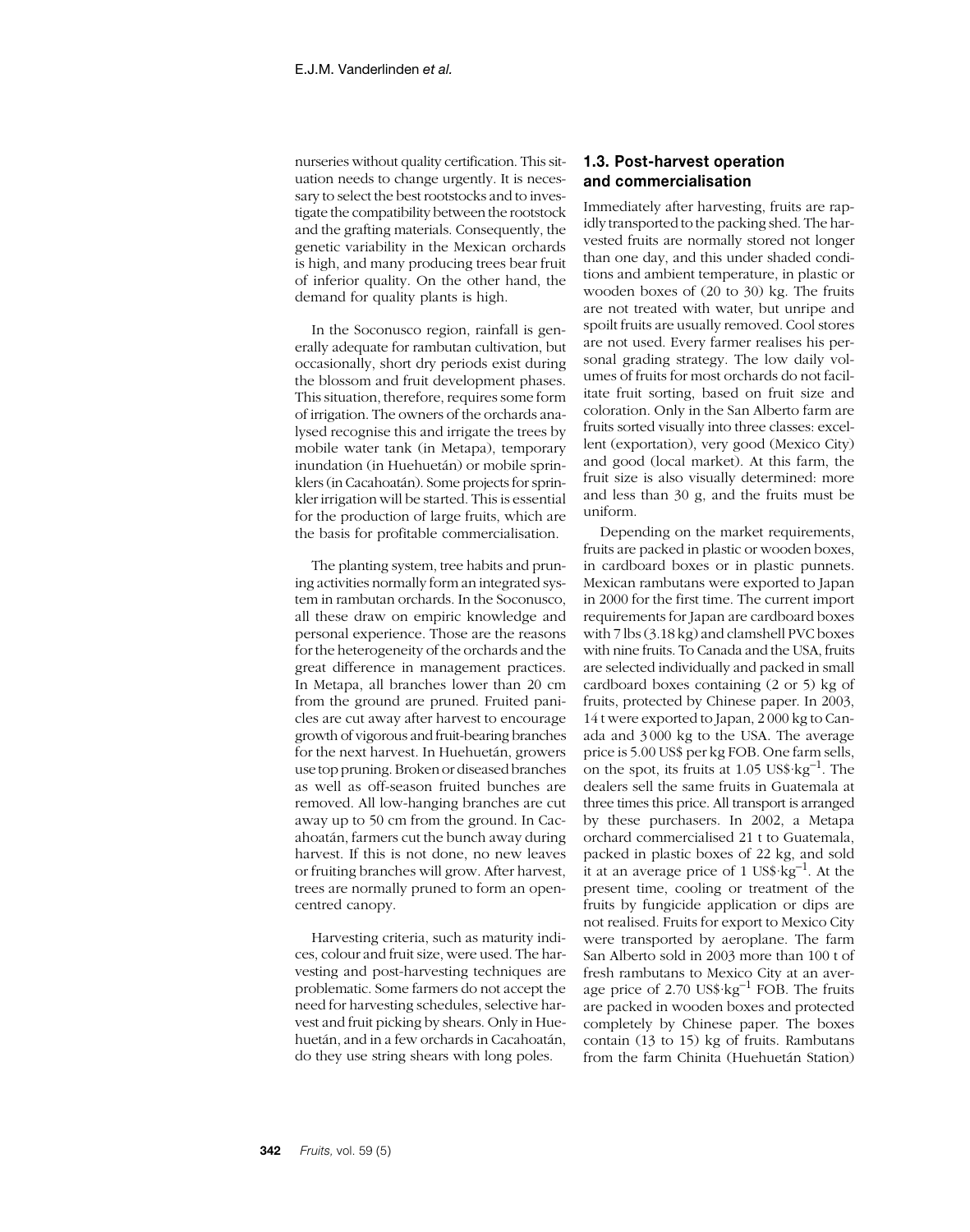also find their market in Mexico City and in Tapachula. Fruits destined for Mexico City are sold at about 1.2 US\$ $\text{kg}^{-1}$ . They are transported by air with cooling at 12–14 °C. In 2002, 7 t were exported to Mexico City.

At the local markets the fresh fruits are transported by lorries or pickups in plastic boxes or loose. These activities are in the hands of retailers, who purchase the fruits from the farmers and realise a profit of between (10 and 20)%. Some farmers sell their complete yield of the orchard to wholesalers, who then carry out all the operations from harvest and selection up to commercialisation. In this system the farmer obtains prices between  $(0.75 \text{ and } 1.05) \text{ US}$ \$ $\text{kg}^{-1}$ . The most significant farm with this type of commercialisation is Chinita (Huehuetán Station) with 120 t of fruit production in 2003. Many small farmers put their fruit up for sale at home. Approximately 80% of the production is commercialised this way. Prices oscillate between  $(1.40 \text{ and } 2.20)$  US\$ $\text{kg}^{-1}$ . Fruits from different regional farmers are sold at more or less 2 US\$·kg<sup>-1</sup> in the Tapachula supermarkets, depending on the season.

It is obvious that, in the future, the different orchards need one common marketing strategy. This includes propagation of market preferred varieties, control of harvesting criteria and, finally, appropriate self-commercialisation. One important step in this direction was the constitution of the association *Asociación de productores y exportadores de Rambután y frutas no-tradicionales y exóticas del Soconusco* at the end of 2003.

As long as the fruit attains the quality standards for its agreeable and refreshing taste, ample possibilities exist that this fruit will be exported from Mexico to places such as the United States of America, Canada, Japan and Europe. The west coast of the United States, at a distance of only 6 h by air, is a potentially feasible export market. In September 2003, the Department of Agriculture of the United States dissolved the quarantine restrictions for Mexican rambutan and admitted that the fruit is not a carrier of the eggs of the Mediterranean fruit fly (*Ceratitis capitata*) and other fruit flies (*Anastrepha* spp.). Currently, the UNACH (*Universidad Autónoma de Chiapas*), through the Faculty of Agricultural Sciences situated in Huehuetán, Chiapas, is investigating the appropriate choice of commercial cultivars that reach the quality standards of the international market. Moreover, the presence of big competitors in Southeast Asia contributes to the risk. To avoid direct competition with the large producers in Southeast Asia and their low market prices, rambutan production in Mexico needs to be harvested in the months of November to January, which can be achieved with the use of selected cultivars and by improving the agronomic aspects.

# **2. Materials and methods for studying rambutan quality**

# **2.1. Areas studied in the Soconusco region**

Our studies were conducted in the most significant areas of rambutan cultivation, which are located in the Soconusco region (*figure 1*). The Soconusco region is situated in the Southeast of the Chiapas state at lat. 14° 10'– 15° 20' N and long. 92° 10'–93° 10' W. Altitude is 0 m at the coast up to more than 2 000 m in the *Vertiente de la Sierra*. This region has varied topographies, which define the climatologic conditions in eight principal sub-regions (*table I*) and determine a high diversity of agro-ecosystems [9, 10]. The studied sites were located in four of these sub-regions: *Inicio de Planicie Sur* (Metapa), *Planicie* (Huehuetán station), *Inicio de Planicie* (Huehuetán station and Tuxtla Chico) and *Ladera Medias* (Cacahoatán). Soils were analysed by the *Universidad Autonoma de Chiapas, Facultad de Ciencias Agrícolas Campus IV* in Metapa, Huehuetán station and Tuxtla Chico (*table II*). The manganese content of the soils is high in Metapa lot  $3(17.08 \text{ mg} \cdot \text{kg}^{-1})$ , iron is high in Huehuetán left, high values of copper are found in Huehuetán right and Tuxtla Chico is low in phosphorus and high in organic matter.

Among the four sites sampled, a clear division exists between the rainy season and the dry season (*figure 2*). The rainy season is bimodal. Nearly all zones in the region are characterised by high annual precipitation. The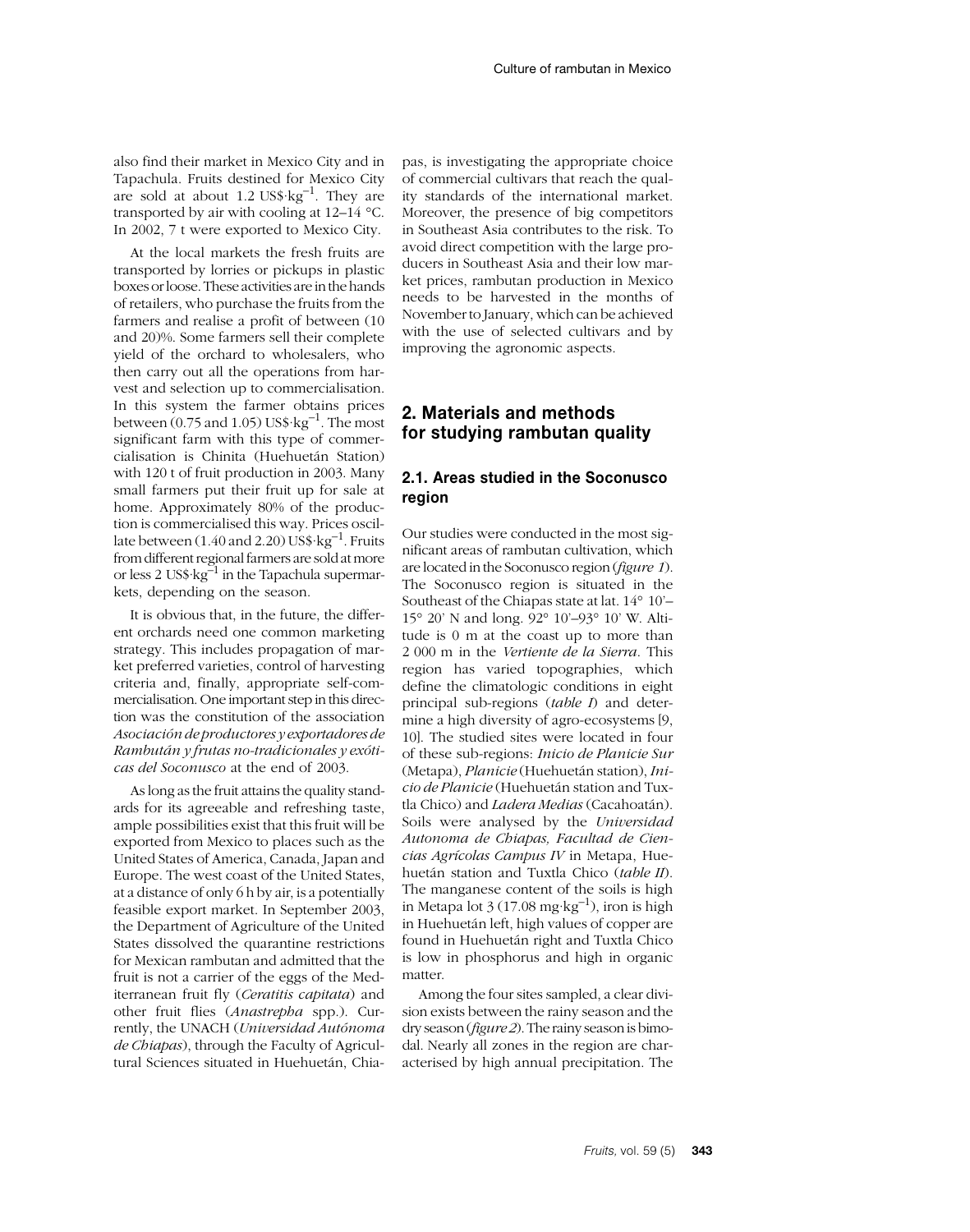

Location of the Soconusco region (Chiapas state, Mexico) and the situation of the four areas where rambutan trees were observed.



#### **Table I.**

Climatologic conditions of the Soconusco region, Chiapas state, Mexico, where rambutan trees were observed.

| Sub-regions<br>of the Soconusco region | Type<br>of climate <sup>1</sup> | Annual precipitation<br>(mm) |      | Average annual temperature<br>(°C) |             |      | Evapotranspiration<br>$(mm\cdot year^{-1})$ |      |
|----------------------------------------|---------------------------------|------------------------------|------|------------------------------------|-------------|------|---------------------------------------------|------|
|                                        |                                 | Max.                         | Med. | Min.                               | Jan. (min.) | Med. | April (max.)                                |      |
| Costa                                  | Aw1(w)                          | 1518                         | 1143 | 784                                | 27.3        | 28.1 | 28.8                                        | 1653 |
| Planicie                               | Aw2(w)                          | 1929                         | 1334 | 850                                | 27.0        | 28.0 | 29.2                                        | 1588 |
| Inicio de Planicie Sur                 | Am                              | 2745                         | 2085 | 1311                               | 26.5        | 27.2 | 28.5                                        | 1549 |
| Inicio de Planicie                     | Am(w)                           | 4087                         | 3269 | 2387                               | 26.6        | 27.5 | 28.8                                        | 1508 |
| Inicio de Planicie Norte               | Am                              | 3101                         | 2395 | 1775                               | 27.1        | 27.9 | 29.3                                        | 1639 |
| Ladera Medias                          | A(C)m(w)                        | 5254                         | 3914 | 2884                               | 23.4        | 23.9 | 24.6                                        | 1133 |
| Vertiente de la Sierra                 | Cw2(w)                          | 1654                         | 1255 | 832                                | 20.0        | 21.2 | 22.2                                        | 1270 |
| Classification of Köppen.              |                                 |                              |      |                                    |             |      |                                             |      |

origin of the rains is influenced by the topography: the cold fronts descend from the Pacific Ocean and strike *la Sierra Madre*, which is like a south mountain barrier in Chiapas state. The average annual precipitations (*table I*) vary between (1 334 and 3 914) mm·year–1 in *Planicie* and *Ladera Medias*, respectively.

The average values of the relative humidity in the zone oscillate between (69 and 79)% (monthly average) during the dry period and (78 up to 84)% during the rainy season. The average monthly temperature shows only slight variation during the year (Cacahoatán 23.9 °C, Huehuetán 28 °C) with (1.5 to 2) °C between the maximum (in April) and the minimum (in January) temperatures. Those temperatures are ideal for the growth of rambutan.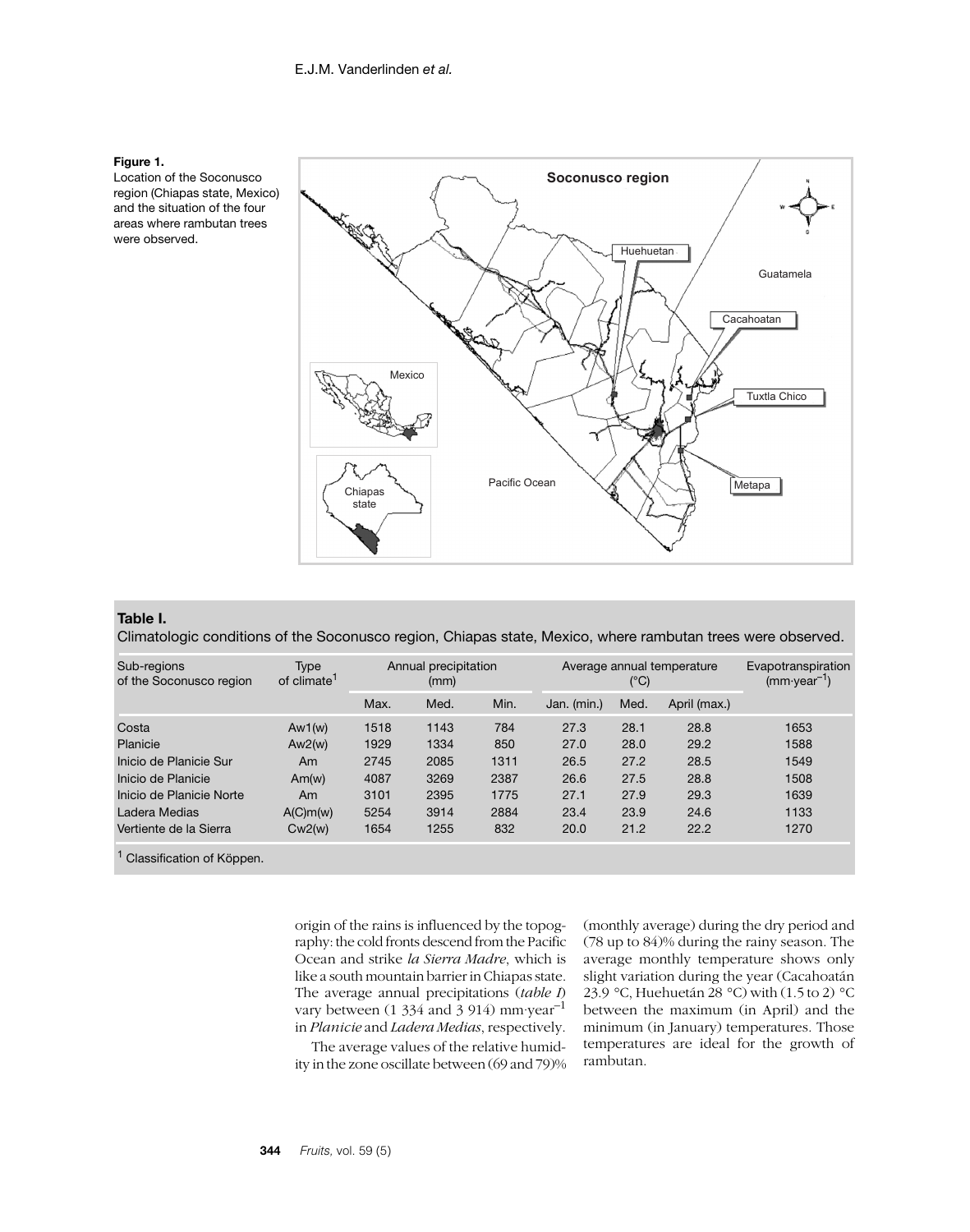#### **Table II.**

Soil analyses for Metapa, Huehuetán station and Tuxtla Chico plantations in the Soconusco region (Mexico). The assumption that the organic C is 58% of the total organic matter is followed here [16].

| Plantation                        | Sand Loam Clay              | Texture | Organic matter Organic C [C:N] |      |                | N | K                       | P | Fe                                     | Zn   | Cu.                  | Mn                   | B         | pH |
|-----------------------------------|-----------------------------|---------|--------------------------------|------|----------------|---|-------------------------|---|----------------------------------------|------|----------------------|----------------------|-----------|----|
| studied                           | $(\% )$                     |         | (%)                            |      |                |   | $(%)$ (cmol $kg^{-1}$ ) |   |                                        |      | $(mg \cdot kg^{-1})$ |                      |           |    |
| Metapa lot 1                      | 49.48 30.36 20.16           | Loam    | 4.37                           | 2.53 | 12.07 0.21     |   | 1.20                    |   | 25.00 45.17 1.22 2.48                  |      |                      | 7.11                 | 0.22 5.49 |    |
| Metapa lot 3                      | 46.48 30.36 23.16           | Loam    | 3.26                           | 1.89 | $10.50$ $0.18$ |   | 1.13                    |   | 42.00 47.48 2.16 3.24 17.08 0.22 5.63  |      |                      |                      |           |    |
| Huehuetán left                    | 45.48 42.36 12.16           | Loam    | 2.39                           | 1.39 | 8.76 0.12      |   | 0.54                    |   | 38.00 81.87                            | 1.82 |                      | 5.05 12.77 0.20 5.63 |           |    |
| Huehuetán right 45.48 44.36 10.16 |                             | Loam    | 2.74                           | 1.59 | 11.55 0.12     |   | 0.34                    |   | 79.00 64.08 2.80 15.53 10.81 0.18 5.26 |      |                      |                      |           |    |
| Tuxtla Chico                      | 52.48 38.36 9.16 Sandy-loam |         | 9.67                           | 5.61 | 12.46 0.45     |   | 0.10                    |   | 5.00 23.14 2.34                        |      | 0.68                 | 4.03                 | 0.49 5.45 |    |

# **2.2. Sampling and parameters studied**

A series of tree measurements and fruit samples was conducted in different rambutangrowing areas of the Soconusco region (*table III*). In all of the 14 farms sampled, a minimum of ten trees was selected for each treatment. The trees were chosen in such a manner as to have samples of different ages and varieties. From each tree, ten fruits were taken to study fruit internal and external parameters (*table IV*).

The program SPSS, version 10.0, was used for most statistical methods. In the cluster analysis, Ward's method was used so as to join cases into clusters so that the withincluster variance was minimised.

# **3. Results**

## **3.1. Fruit characterisation and fruit quality**

The fruit quality was dissimilar for the four study areas. The ecosystem and growing management had an important influence on fruit size. Tree size and fruit size are clearly correlated as larger trees gave bigger fruits. Among the different fruit samples collected, it appeared that the environment and cultivation management played an important role in fruit size (*table V*).

The frequency distributions of weight and diameter of fruit and aril (*figures 3, 4*)



show that Metapa and Huehuetán locations had a much wider variation available among the fruit samples. Fruit characteristics were more homogeneous in Tuxtla Chico, and particularly in Cacahoatán. All measured criteria show the best values for the Huehuetán fruits. Probably, there exists a good interaction in this location between soil fertility, climate, selected varieties and orchard management. The farm in Metapa presents a more open planting system than in the other places. This improves the ventilation, reduces the appearance of fungi and insect infections and produces more attractive spinterns on the fruits. The fruit colour most liked by the international market is bright red. In Metapa and Huehuetán station, as well as in Cacahoatán, a good number of fruits was of an attractive red colour. Nevertheless, a large number was

#### **Figure 2.**

Average monthly precipitation at Metapa, Huehuetán station, Cacahoatán and Tuxtla Chico, areas of the Soconusco region, Mexico, where the rambutan trees production were analysed.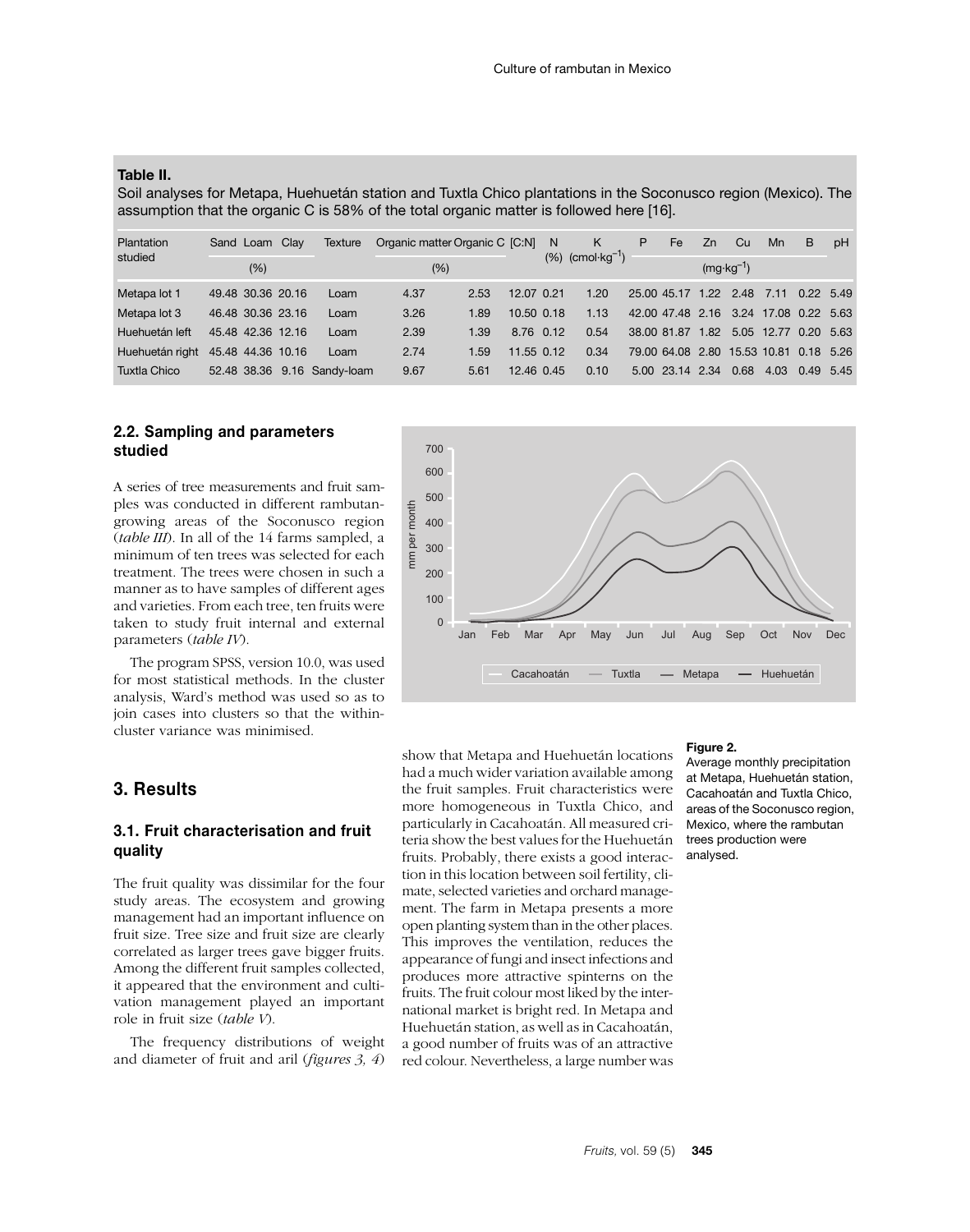## **Table III.**

Experimental places, cultivation parameters and farm owner or field name for the rambutan orchards observed in the Soconusco region (Mexico).

| Place             | <b>Cultivation parameters</b>                                                                                                                       | Farm owner or field name                                                                                                                                                                             |
|-------------------|-----------------------------------------------------------------------------------------------------------------------------------------------------|------------------------------------------------------------------------------------------------------------------------------------------------------------------------------------------------------|
| Cacahoatán        | Intercropping with Coffea canephora<br>Home garden<br>Home garden<br>Home garden, original Malaysian material                                       | San Alberto<br>Don Gutiérrez<br>Don Hernández<br>Don Quilantán                                                                                                                                       |
| Tuxtla Chico      | Home garden                                                                                                                                         | Lot Carretera                                                                                                                                                                                        |
| Metapa            | Orchard with triangular planting system<br>$(7.5 \times 7.5)$ m and open soil by tillering                                                          | Lot 1<br>Lot 3                                                                                                                                                                                       |
| Huehuetán station | Orchard with planting distance $(4 \times 6)$ m,<br>intercropped in the first 3 years with plantain<br>and weed management with slashing<br>by hand | Red round, 5 years old<br>Red round, 3 years old<br>Orange large, 5 years old<br>Orange large, 3 years old<br>Orange round, 5 years old<br>Orange round, 3 years old<br>Esmood Hawaiana, 4 years old |

#### **Table IV.**

Internal and external fruit parameters analysed to identify varieties of rambutan in the Soconusco region, Chiapas state, Mexico.

| Internal fruit parameters                                                                                                                                                                        | <b>External fruit parameters</b>                                                                                                                                                                                                                          |
|--------------------------------------------------------------------------------------------------------------------------------------------------------------------------------------------------|-----------------------------------------------------------------------------------------------------------------------------------------------------------------------------------------------------------------------------------------------------------|
| Aril diameter (mm), length (mm) and weight (g)<br>Flavour: the same person tasted 2 fruits out of 10 for each<br>tree sampled with the sweet (1), sweet-sour (2),<br>sour-sweet (3) and sour (4) | Fruit diameter (mm), length (mm) and weight (number of fruits per kg)<br>Fruit rind colour was classified into yellow (1), yellow-orange (2),<br>orange $(3)$ , orange-red $(4)$ and red $(5)$                                                            |
| Observation of flesh adherence from the seed while eating<br>the fruits regarding the ease of separation: easy (1), easy-<br>medium (2), medium (3), medium-difficult (4) and difficult (5)      | Fruits were classified into 7 groups (0 to 6) for spintern colour and<br>dehydration grade: group 0 contains fruits with fresh, firm spinterns<br>without any form of dehydration; group 6 contains fruits with totally<br>dehydrated and black spinterns |
| Succulence: fruits were classified into juicy (1), juicy-<br>medium $(2)$ , medium $(3)$ , medium-dry $(4)$ and dry $(5)$                                                                        | Presence or absence of fungi                                                                                                                                                                                                                              |
| Observation of damage to the flesh caused by insects or rot                                                                                                                                      | Observation of presence or absence of insects                                                                                                                                                                                                             |
|                                                                                                                                                                                                  | Presence of undeveloped fruits                                                                                                                                                                                                                            |

# **Table V.**

Distribution of the number of fruits per kg for rambutan harvested in four sites of the Soconusco region (Mexico).

| Classes of fruit              |     | Metapa Huehuetán station Cacahoatán Tuxtla Chico |    |    |  |  |
|-------------------------------|-----|--------------------------------------------------|----|----|--|--|
| weight                        | (%) |                                                  |    |    |  |  |
| $<$ 33 fruits $kg^{-1}$       | 12  | 57                                               | 19 | 14 |  |  |
| 33-40 fruits kg <sup>-1</sup> | 28  | 18                                               | 56 | 43 |  |  |
| $>$ 40 fruits $kg^{-1}$       | 60  | 25                                               | 25 | 43 |  |  |

still orange or orange-red. It could be seen that the entire fruit was either red, or red with a yellow part, where it touched another fruit, so that the sun could not reach this part of the fruit.

The international quality standard demands less than 33 fruits per kg [11]. The farm Chinita in Huehuetán station met this requirement for 57% of its fruits. The orchards in Metapa, Cacahoatán and Tuxtla Chico gave a poor result with less than 20% of the fruits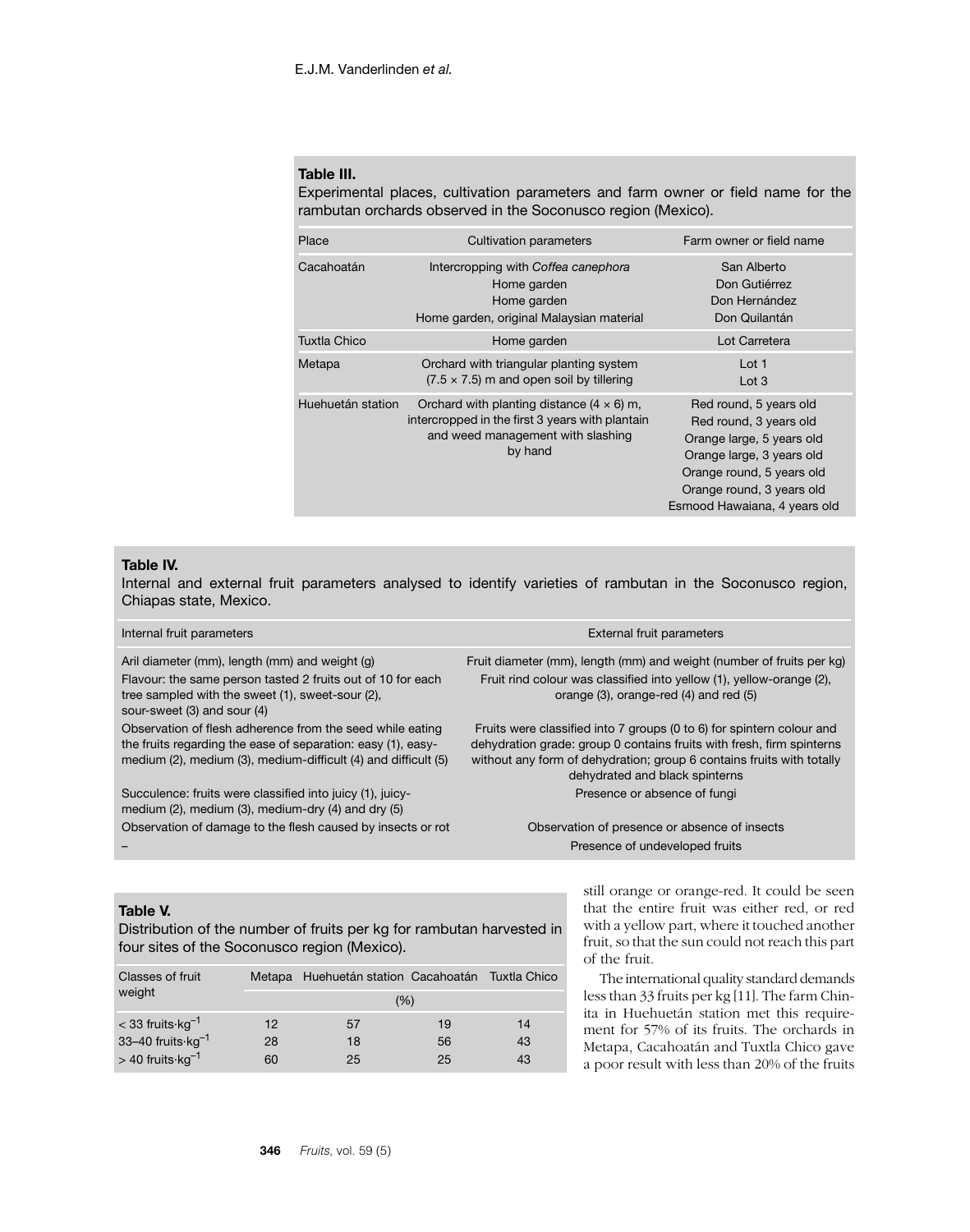

#### **Figure 3.**

Fruit diameter and weight classes of rambutan observed in different growing sites of the Soconusco region, Mexico.



#### **Figure 4.**

Aril diameter and weight classes of rambutan in different growing sites of the Soconusco region, Mexico.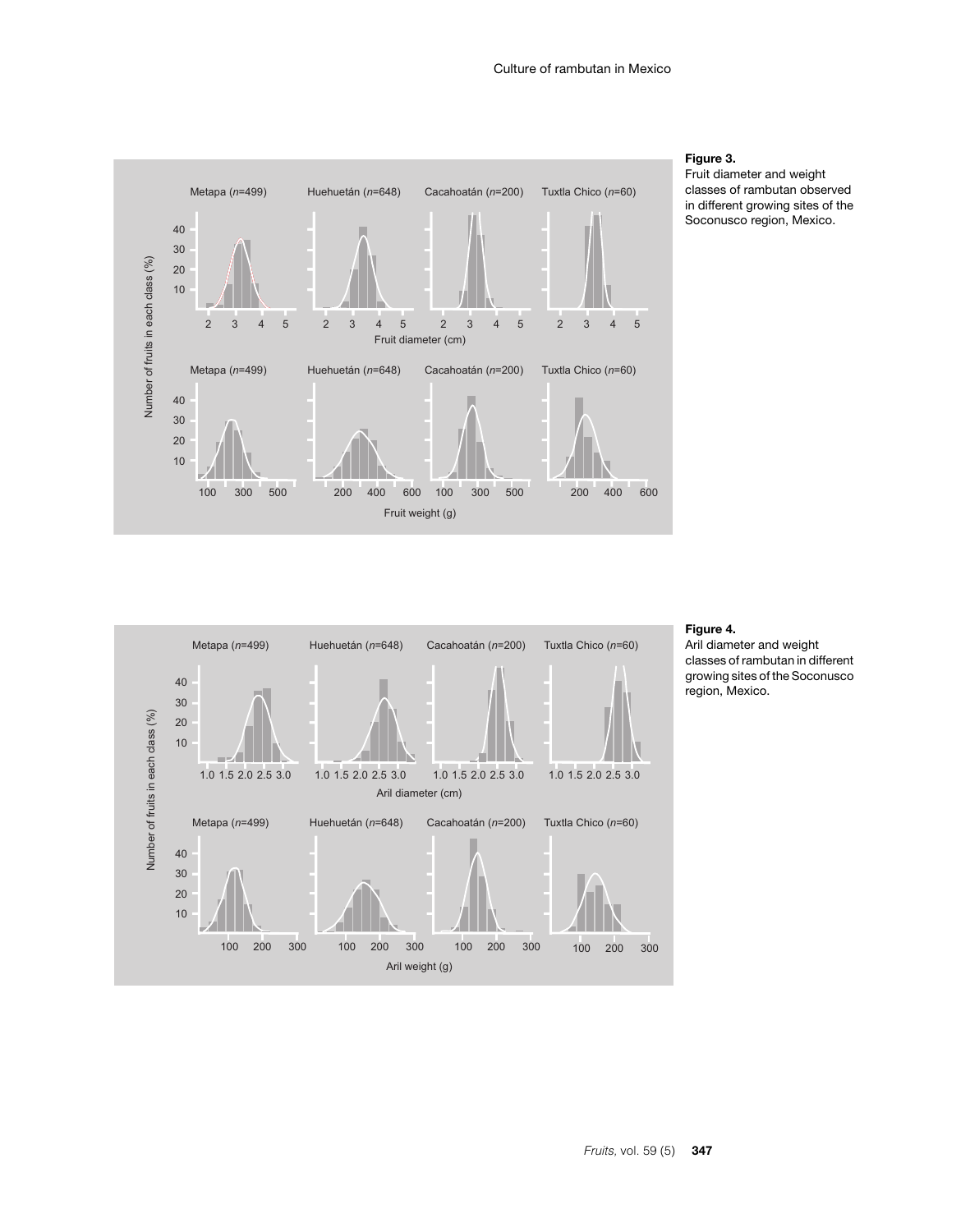

Variation components for important fruit traits of rambutans from four locations surveyed (the Soconusco region, Mexico).



#### **Table VI.**

Characterisation of cluster group centroids from some sampled rambutan fruit (*n* = 139) parameters (Soconusco region, Mexico).

| Cluster        | <b>Number</b><br>of trees | Colour<br>unit | Fruit diameter<br>(mm) | Fruit weight<br>(g) | Spintern<br>unit <sup>1</sup> |
|----------------|---------------------------|----------------|------------------------|---------------------|-------------------------------|
|                | 31                        | 2.8            | 3.5                    | 33                  | 1.4                           |
| $\overline{2}$ | 24                        | 2.5            | 3.2                    | 24                  | 1.1                           |
| 3              | 17                        | 4.5            | 2.7                    | 15                  | 1.9                           |
| $\overline{4}$ | 24                        | 4.5            | 3.2                    | 24                  | 1.0                           |
| 5              | 25                        | 4.2            | 3.3                    | 27                  | 3.4                           |
| 6              | 18                        | 3.4            | 3.7                    | 36                  | 3.9                           |

 $1$  Fruits were classified into 7 groups (0 to 6) for spintern colour and dehydration grade: group 0 contains fruits with fresh, firm spinterns without any form of dehydration; group 6 contains fruits with totally dehydrated and black spinterns.

> with more than 30 g each (*table V*). The internal fruit parameters followed the same characteristics as the external ones. The aril diameter and length and the aril weight were higher than in the other sample sites (*figure 4*). The flavour was sweeter at Metapa and sourer (sweet-sour) at the other places, but this fresh sweet-sour taste is desired. Fruits in Metapa were sweet but often had an offflavour. Fruits from Huehuetán station and Cacahoatán were juicier than those at Metapa and Tuxtla Chico.

Firm adherence of the pulp to the seed is an undesirable characteristic. For this parameter, fruits from Tuxtla Chico presented the best score, with the flesh quite easily separating from the seed. Metapa had the pulp most strongly attached to the seed. Flavour and succulence were negatively correlated  $(r = -0.299)$ , as seen for all trees. This means that sweet fruits were the driest and sour fruits the juiciest. The correlation between flavour and succulence at the four places separately is not significant. This perhaps indicates a high genetic diversity of the rambutan trees and fruits in the region. Very few rambutan fruits presented a partly rotten aril. This damage was caused by careless harvesting or handling of the fruits. Infection occurred mostly via an opening in the rind.

### **3.2. Varietal effects**

The Huehuetán station is the only site where the different varieties were known. So far, three distinct groups (races) could be identified: red round, orange round and orange large.

For some of the traits, the importance of the location effect was limited, as for colour, fruit diameter or aril to fruit weight (*figure 5*). This means that, for some traits, inherent varietal differences are reflected in tree-totree differences which outperform differences between locations. The diversity of varieties planted in the different sites was determined by cluster analysis. Ward's method was used for hierarchical cluster analysis, the dissimilarity measure is the squared Euclidean distance and the variables were standardised. A first, hierarchical cluster analysis of all 139 trees sampled made it possible to divide the trees into six main groups (*table VI*).

When clustering the fruit samples independent of their site of origin, at least six welldefined cluster classes could be identified using the strongly clustering algorithm of Ward on four market-related traits (*table VI*, *figure 6*). A possible market assortment of the six varietal groups can be proposed, using fruit weight as a main criterion and both colour and spinterns as sub-categories (*table VII*).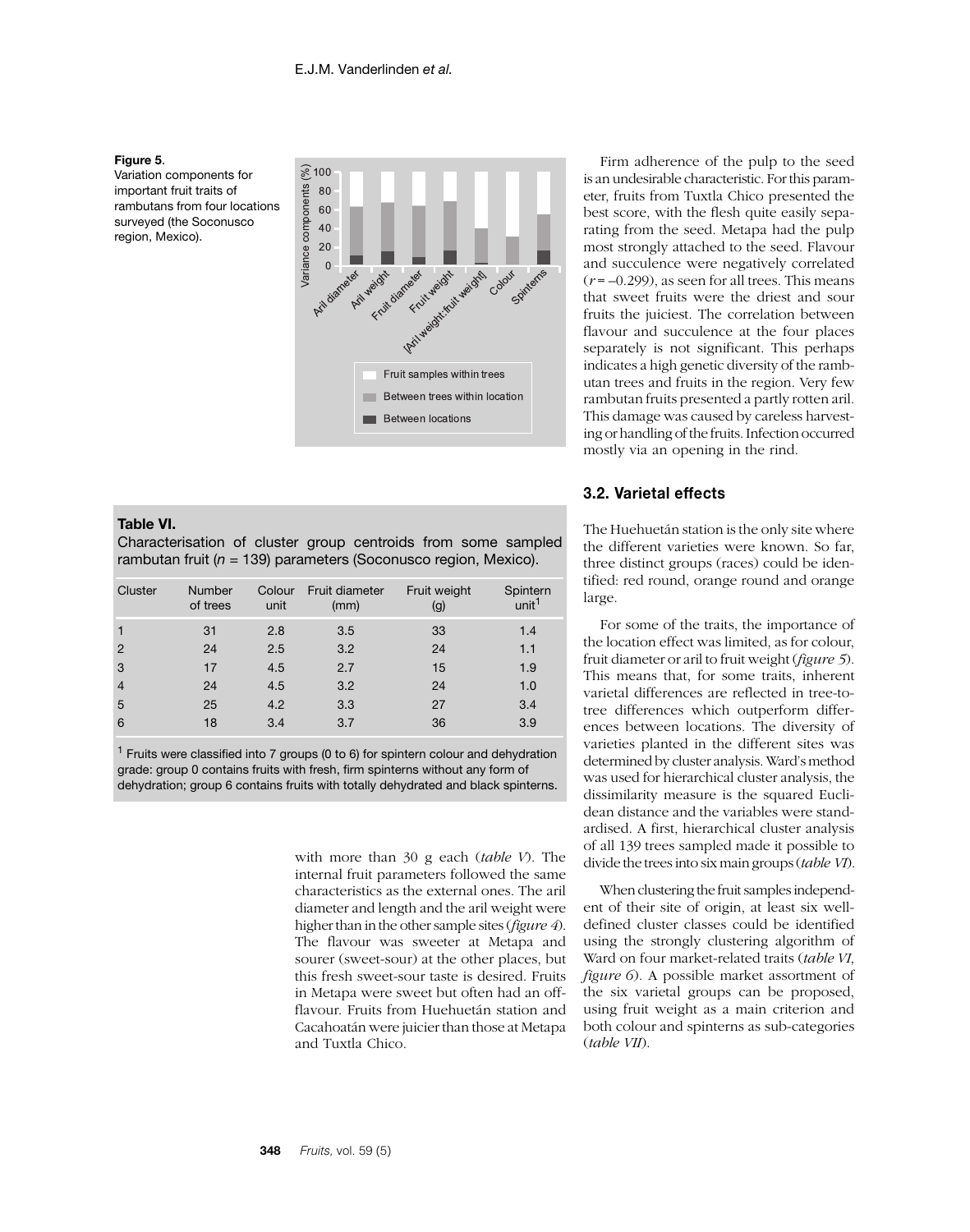# **4. Conclusion**

(i) There is an urgent need for further varietal differentiation and characterisation of rambutan in the Soconusco region. Apart from fruit weight, spintern and colour appearances as well as fruit diameter or aril to fruit weight are good indicators. (ii) It is difficult to conclude from the cluster analyses how many varieties, in total, are planted in the Soconusco. Even so, the cluster analyses show that there is a wide range of overlapping varieties to be found in the Soconusco region. Those varieties are in many cases of inferior quality, as the rambutan was multiplied by seed in the first years it was grown in Mexico. (iii) Six major varietal groups (races) were identified.



## **Table VII.**

Assortment of cluster group numbers (1 to 6) according to possible market criteria for rambutan harvested in the Soconusco region (Mexico).

| Spintern          | Colour            | Fruit weight (g) |                  |                  |  |  |  |
|-------------------|-------------------|------------------|------------------|------------------|--|--|--|
| unit <sup>1</sup> | unit <sup>2</sup> | < 20             | $20 - 30$        | > 30             |  |  |  |
| < 2               | $<$ 3             | Not applicable   | Rambutan group 2 | Rambutan group 1 |  |  |  |
|                   | > 3               | Rambutan group 3 | Rambutan group 4 | Not applicable   |  |  |  |
| > 2               | $<$ 3             | Not applicable   | Not applicable   | Not applicable   |  |  |  |
|                   | > 3               | Not applicable   | Rambutan group 5 | Rambutan group 6 |  |  |  |

 $1$  Fruits were classified into 7 groups (0 to 6) for spintern colour and dehydration grade: group 0 contains fruits with fresh, firm spinterns without any form of dehydration; group 6 contains fruits with totally dehydrated and black spinterns.

<sup>2</sup> Fruit rind colour was classified into yellow (1), yellow-orange (2), orange (3), orange-red (4) and red (5).

# **References**

- [1] Tindall H.D., Rambutan cultivation, FAO Plant Production and Protection Paper 121, Rome, Italia, 1994, 163 p.
- [2] Pohlan J., Borgman J., Memoria diplomado Internacional en fruticultura sostenible, Talleres de Nacional Gráfica,Tapachula, Chiapas, Mexico, 1999, 259 p.
- [3] Ramirez T., Alix Ch., Rafie A., Guía para la propagación del rambután en Honduras, FHIA, San Pedro Sula, 2003, 13 p.
- [4] Pérez R.A., Pohlan J., La importancia del rambután (*Nephelium lappaceum* L.) en el Soconusco, in: Pohlan J., Borgman J. (Eds.), Memoria Diplomado Internacional en Fruticultura Sostenible, Talleres de Nacional Gráfica, Tapachula, Chiapas, Mexico 1999.
- [5] Pérez R.A., El rambután en Mesoamérica, gestación de una realidad empresarial, Ciudad de Guatemala, Editorial IMPRESS, Agri Cultura 3 (35), 2000.
- [6] Anon., Anuario Estadístico del Estado de Chiapas, INEGI, Gobierno del Estado de Chiapas, Mexico,1999, 500 p.

#### **Figure 6**.

Scatter plot of 139 trees along six cluster groups of homogeneous rambutan fruit samples based on two important market traits: spinterns and fruit weight. For spintern characterisation, fruits were classified into 7 groups (0 to 6) for spintern colour and dehydration grade: group 0 contains fruits with fresh, firm spinterns without any form of dehydration; group 6 contains fruits with totally dehydrated and black spinterns (the Soconusco region, Mexico).